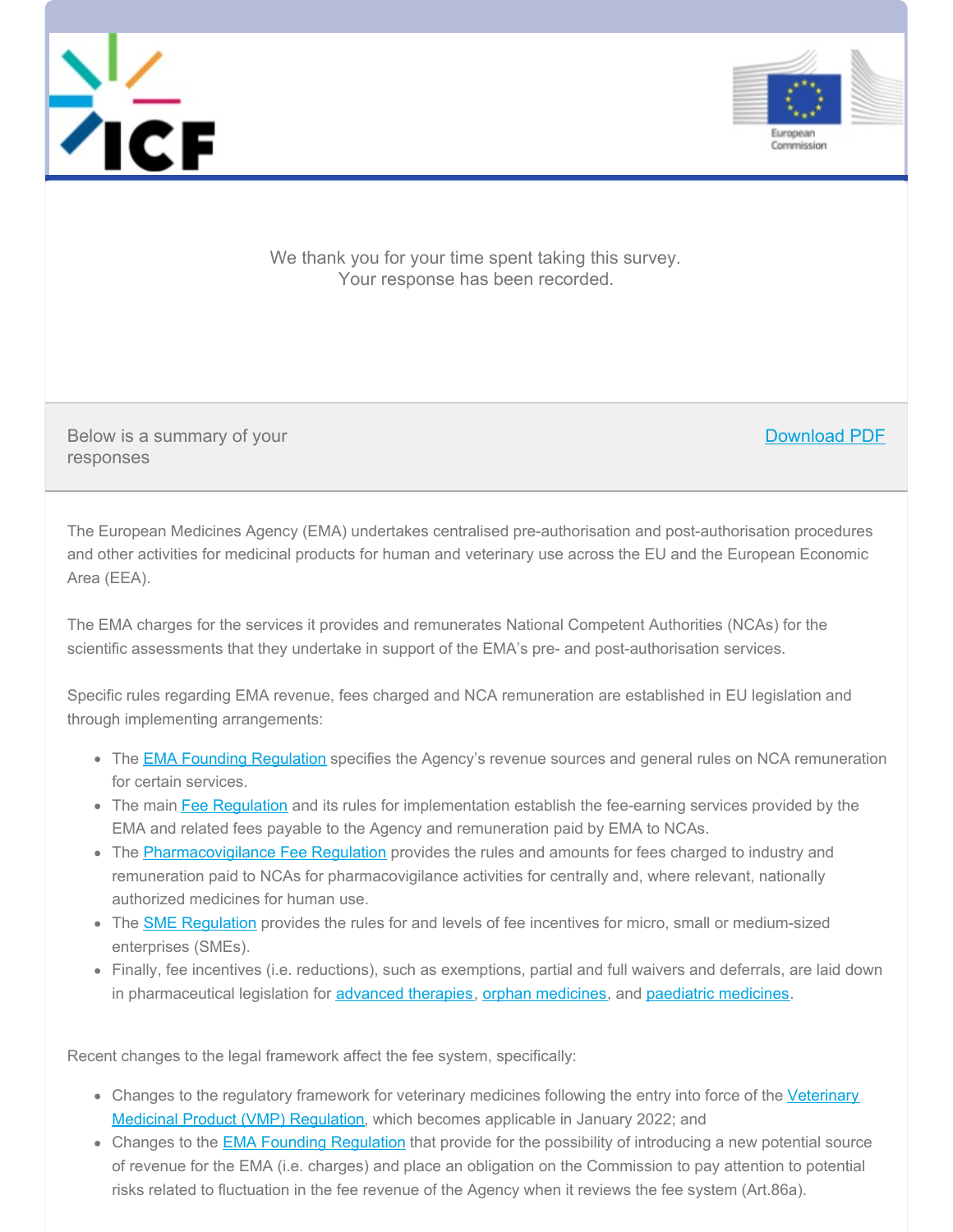The Commission has also issued recently a legal [proposal](https://eur-lex.europa.eu/legal-content/EN/TXT/?uri=CELEX%253A52020PC0725) for an extension of the EMA mandate, including EMA activities to access and analyse EU-wide health data in support of decision-making on medicines. These EMA activities are projected to affect the fee system as of 2024 and are therefore taken into account in the impact assessment study (the effect is presented separately).

In light of these changes, and the results of an [evaluation](https://ec.europa.eu/health/human-use/legal-framework/ema_fees_en) of the EMA Fee System, as well as feedback received to the Inception Impact [Assessment](https://ec.europa.eu/info/law/better-regulation/have-your-say/initiatives/2091-Revision-of-EMA-fees), the European Commission is conducting an *impact [assessment](https://ec.europa.eu/health/human-use/legal-framework/ema_impact-assessment_en)* of potential revisions to the EMA fee system, which is supported by an ongoing study carried out by ICF and RAND Europe. The objectives of the impact assessment are to analyse a set of options:

- Aligning the main categories of fees and charges with the **EMA Founding [Regulation](https://eur-lex.europa.eu/legal-content/EN/TXT/?qid=1622626922820&uri=CELEX%253A02004R0726-20190330)**,
- Allowing for adequate financing of veterinary procedures,
- Achieving a simplification of the system, and
- Ensuring a fair distribution of fees and NCA remuneration, while respecting fee incentives established in existing policies

The options and sub-options that are the subject of the impact assessment are summarized in Figure 1 below. Details of the options and sub-options can be found [here](https://icfconsulting.qualtrics.com/WRQualtricsControlPanel/File.php?F=F_emKJZQsogB49OAK).

Further changes to the fee system may be needed in future as the pharmaceutical legislation evolves, for example as a result of review of that legislation under the [Pharmaceutical](https://eur-lex.europa.eu/legal-content/EN/TXT/?uri=CELEX:52020DC0761) Strategy for Europe. However, this is not a reason to delay acting on the fee legislation in order to address the issues identified by the evaluation.

This targeted survey conducted in the framework of the study supporting the impact assessment aims to elicit information, views and concerns of all interested stakeholders regarding the impact of the potential revision to the legislation governing the EMA fee system under a set of policy options for legislative action. The financial impacts under the options have been modelled over a five-year period from the time when the **VMP [Regulation](https://eur-lex.europa.eu/legal-content/EN/TXT/PDF/?uri=CELEX:32019R0006&from=EN)** becomes applicable (2022). The results of the modelling exercise conducted within the ongoing study presented in this survey are based on the previous [evaluation](https://ec.europa.eu/health/human-use/legal-framework/ema_fees_en) of the EMA fee system and legislation and on further information provided by DG SANTE, EMA and NCAs. A [methodology](https://icfconsulting.qualtrics.com/WRQualtricsControlPanel/File.php?F=F_0xK55l0G2mGhRyu) note explaining the data sources and assumptions underlying the modelling results of the study presented for this consultation is available. The results presented in the survey are *preliminary* outputs from the first run of the model and do not represent a position of the European Commission. The final figures of the study may change as the model is refined over the course of the study, for example, as a result of the analysis of justified feedback provided during the consultations.

Your input, along with other information gathered through desk research, interviews and analysis, will inform the assessment of the impacts of potential revisions to the EMA fee system. **This consultation is strictly limited to the** EMA fee system. The underlying legislation governing the activities and incentives of the EMA is not within **the scope of the impact assessment.**

A dedicated study [microsite](http://icfeurope.com/ema-fees-IA-study/) has been developed to assist you in completing this questionnaire. Please refer to the supporting information that can be found there as you work through the survey.

If you are unable to use the online questionnaire, please contact us at: [emafeesystem\\_study@icf.com](mailto:emafeesystem_study@icf.com).

The information provided will be anonymised by type of respondent prior to analysis and then reported in the Impact Assessment study report of the Revision of the Union legislation pertaining to the EMA fee system. The final study report itself and the consultations outcome will be published by the European Commission when the impact assessment is finalised.

The questionnaire is available in English. You may respond in any EU language, but the study team would prefer to receive responses in English.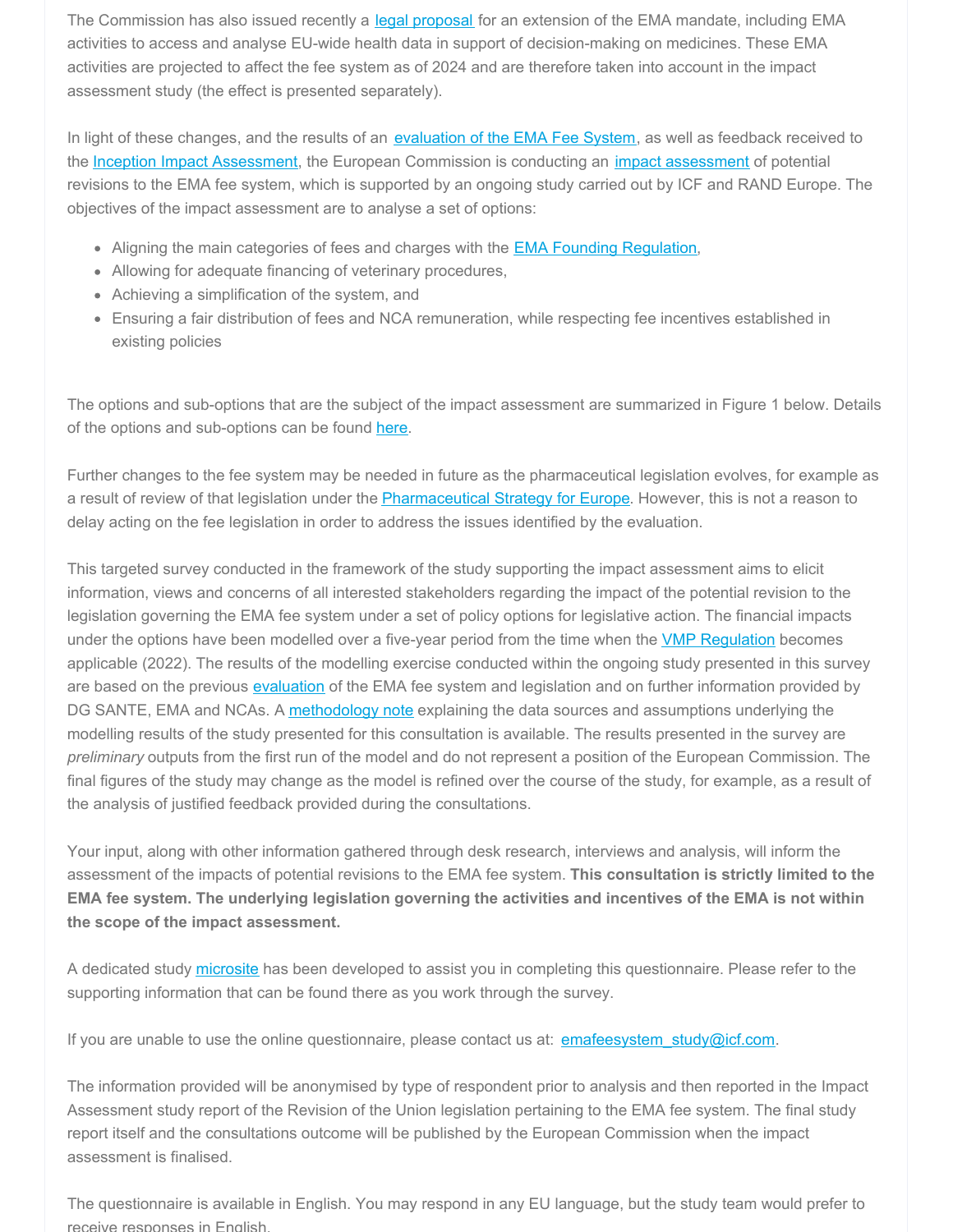#### Figure 1 : Summary of the impact assessment options and sub-options

| Policy        | <b>Veterinary fees</b>                                                                                                                                                                              | <b>Human fees</b>                                                                                                             | Veterinary<br>incentives                                                   | Human<br>incentives | Fee system<br>structure | <b>NCA</b> remuneration                                                                                                                 | <b>Legislative action</b><br>on fees                          |
|---------------|-----------------------------------------------------------------------------------------------------------------------------------------------------------------------------------------------------|-------------------------------------------------------------------------------------------------------------------------------|----------------------------------------------------------------------------|---------------------|-------------------------|-----------------------------------------------------------------------------------------------------------------------------------------|---------------------------------------------------------------|
| Do<br>minimum | Procedural fees introduced for new<br>VMP activities. Current fees and<br>remuneration amounts used,<br>adapted to VMP Regulation.                                                                  | No change                                                                                                                     | No change                                                                  | No change           | No change               | No change                                                                                                                               | <b>No</b>                                                     |
| Option 1      | Cost-based fees. PhV annual fee<br>introduced.                                                                                                                                                      | No change. Annual fees will<br>be impacted from 2024 due to<br>extended EMA mandate<br>proposal.                              | No change; see<br>sub-options                                              | No change           | No change               | No change                                                                                                                               | Yes, minimum<br>required to adjust<br>to basic legislation.   |
| Option 2      | Same as Option 1                                                                                                                                                                                    | Cost-based fees. New<br>procedural fees for activities<br>not previously charged for.                                         | No change; see<br>sub-options                                              | No change           | No change               | Full cost-based<br>remuneration per<br>procedure.                                                                                       | Yes                                                           |
| Option 3      | Same as Option 1, but fewer procedural fees for post-<br>authorisation, non-PhV activities. CAP annual fee covers broader<br>costs. PhV annual fee covers EMA PhV horizontal activities on<br>NAPs. |                                                                                                                               | No change; see<br>sub-options                                              | No change           | Simplified              | Full cost-based<br>remuneration per<br>procedure. CAP procedures<br>charged under annual fee<br>are also remunerated via<br>annual fee. | Yes                                                           |
|               |                                                                                                                                                                                                     |                                                                                                                               |                                                                            |                     |                         |                                                                                                                                         |                                                               |
|               |                                                                                                                                                                                                     | three main options):                                                                                                          | Sub-options (may be applied to any of the<br>(a) 50% general fee reduction |                     |                         | Sub-option:<br>Partial<br>simplification                                                                                                | Sub-option: Country<br>coefficient applied to<br>remuneration |
|               |                                                                                                                                                                                                     | (b) 50% general fee reduction + incentives<br>for limited markets<br>Incentives for limited markets (no<br>general reduction) |                                                                            |                     |                         | Sub-option: Cost of<br>incentives shared<br>between EMA and NCAs                                                                        |                                                               |

# **About You**

#### **Please provide your publication privacy preference**

The Commission will publish the responses to this consultation. You can choose whether you would like your details to be made public or to remain anonymous.

#### **Anonymous**

Only your respondent type, country and contribution will be published. All other details (organisation name and size, transparency register number) will not be published.

#### **Public**

**Your details (organisation name and size, transparency register number) will be published with your contribution.**

**I agree with the personal data protection [provisions](https://icfconsulting.qualtrics.com/WRQualtricsControlPanel/File.php?F=F_0kqYvW43LiiS8qG)**

**I agree to being contacted regarding my responses for additional information or clarification**

Please provide a contact name and email address. This information will not be published.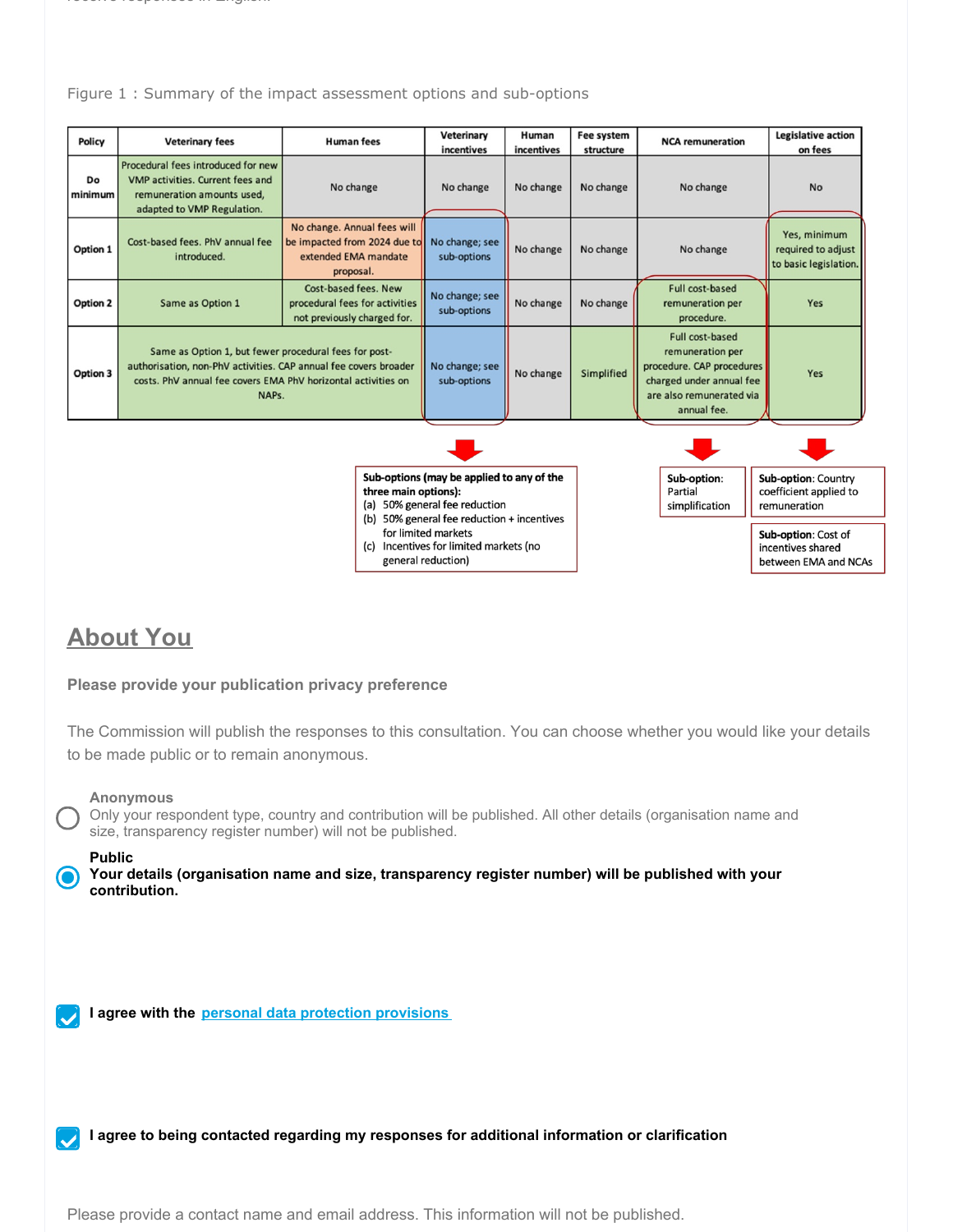| Contact name:                                                              |
|----------------------------------------------------------------------------|
| Par Tellner                                                                |
|                                                                            |
| Email:                                                                     |
| par.tellner@efpia.eu                                                       |
|                                                                            |
| Please indicate the language of your contribution<br>English               |
| How are you are providing your contribution?                               |
| I am a representative of a[n]                                              |
| Academic / research institution<br>Company<br>Government institution       |
| Non-governmental organisation (NGO)                                        |
| <b>Representative association</b><br>$\mathbf O$<br>Other - please specify |
| Please select the type of association you represent                        |
| Healthcare association<br>Patient association<br>Consumer association      |
| $\mathbf 6$<br><b>Pharmaceutical association</b>                           |
| Veterinary association                                                     |
| Other - please specify                                                     |
| What is the scope of your expertise/interest?                              |

**International**  $\overline{\mathcal{U}}$ **EU/EEA** National Regional Local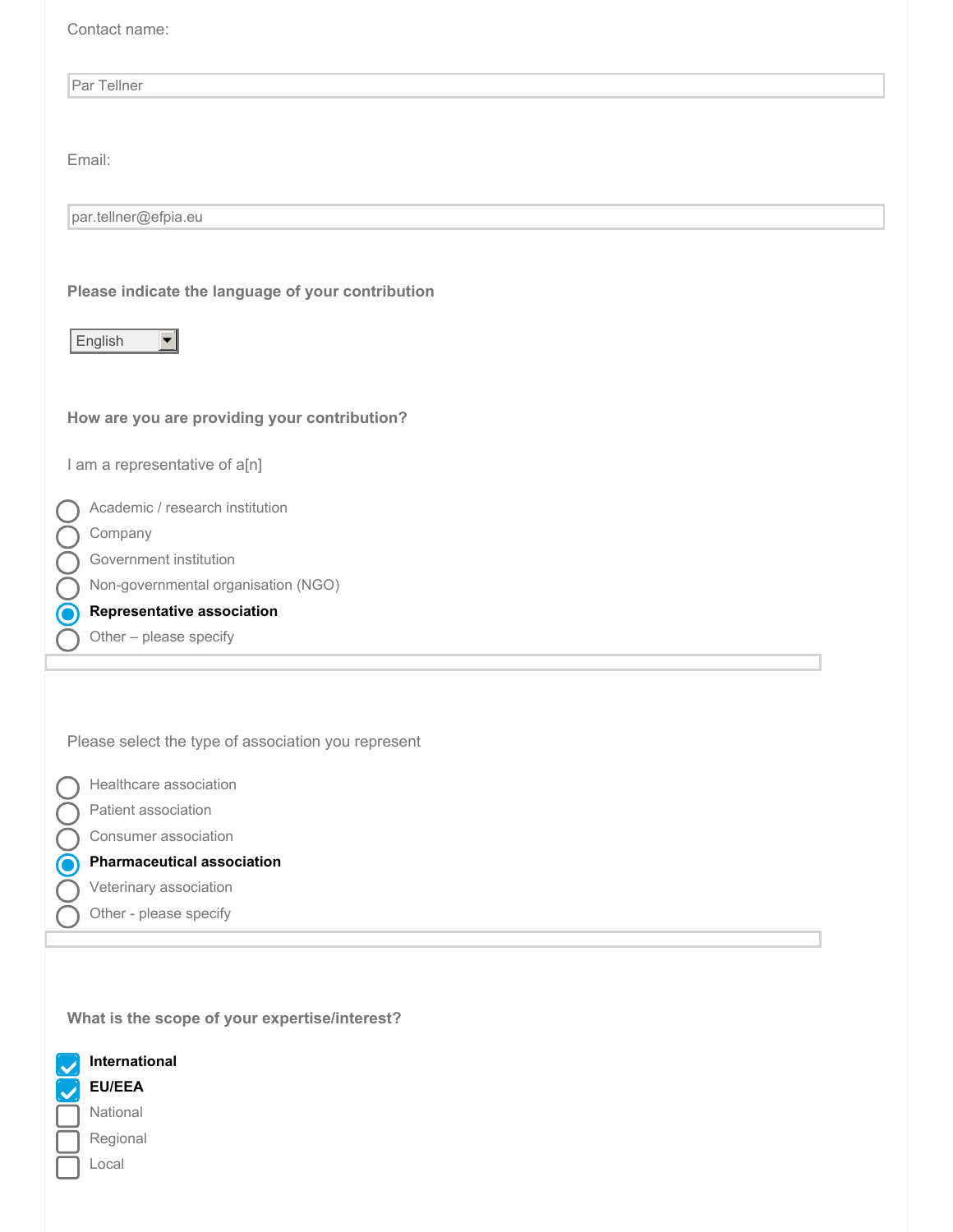European Federation of Pharmaceutical Industries and Associations (EFPIA)

#### **What is the size of your organization?**

Micro (1 to 9 employees) Small (10 to 49 employees)

**Medium (50 to 249 employees)**

Large (250 or more)

#### **What is your transparency register number?**

You can check whether your organisation is on the [transparency](https://ec.europa.eu/transparencyregister/public/homePage.do?redir=false&locale=en) register. The register is a voluntary database for *organisations seeking to influence EU decision-making.*

#### 38526121292-88

**In what country is your place of work?**

| Austria         |  |
|-----------------|--|
| Belgium         |  |
| <b>Bulgaria</b> |  |
| Croatia         |  |
| Cyprus          |  |
| Czechia         |  |
| Denmark         |  |
| Estonia         |  |
| Finland         |  |
| France          |  |

Germany

**Where is your organisation headquartered?**

| Austria         |  |
|-----------------|--|
| Belgium         |  |
| <b>Bulgaria</b> |  |
| Croatia         |  |
| Cyprus          |  |
| Czechia         |  |
| Denmark         |  |
| Estonia         |  |
| Finland         |  |
| France          |  |
|                 |  |

# **Assesment of the Options**

This question asks you to consider the extent to which the [options](https://icfconsulting.qualtrics.com/WRQualtricsControlPanel/File.php?F=F_emKJZQsogB49OAK) for potential revision to the EMA fee system, as presented in this survey, take into account the outcome of the preceding [evaluation](https://ec.europa.eu/health/sites/health/files/files/fees/evaluation_ema_fee_swd2019336_annex_en.pdf), the options for action on the EMA fee legislation as defined in the inception impact [assessment](https://ec.europa.eu/info/law/better-regulation/have-your-say/initiatives/2091-Revision-of-EMA-fees), and the [feedback](https://ec.europa.eu/info/law/better-regulation/have-your-say/initiatives/2091-Revision-of-EMA-fees) received to the IIA.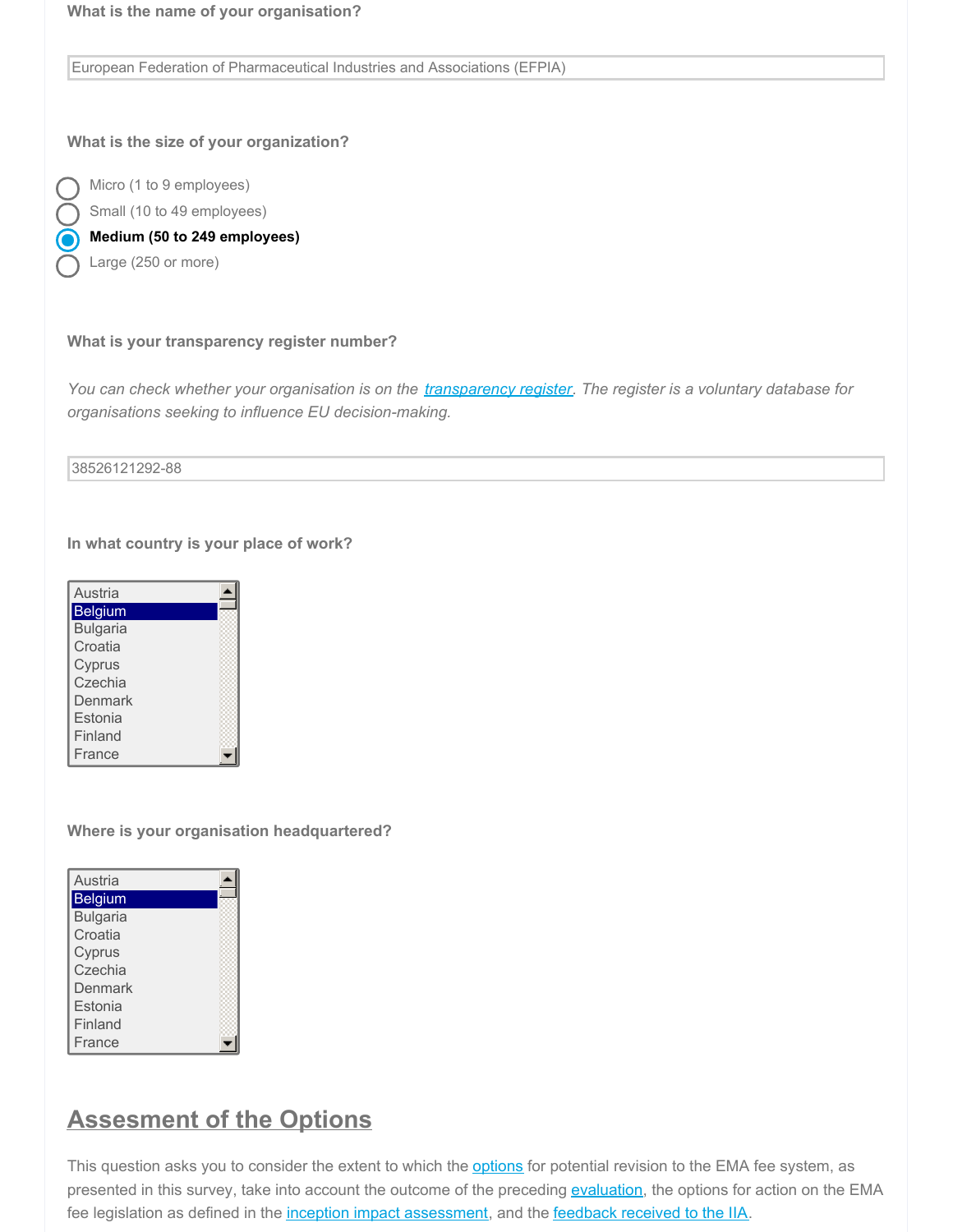In your opinion, are the major aspects identified by the [evaluation](https://ec.europa.eu/health/sites/health/files/files/fees/evaluation_ema_fee_swd2019336_annex_en.pdf) and the feedback to the inception impact **[assessment](https://ec.europa.eu/info/law/better-regulation/have-your-say/initiatives/2091-Revision-of-EMA-fees) sufficiently addressed in the [options](https://icfconsulting.qualtrics.com/WRQualtricsControlPanel/File.php?F=F_emKJZQsogB49OAK) as presented in this survey?**

Yes – the major aspects identified in the preceding evaluation and IIA are reflected in the options presented in this survey.

No - the major aspects identified in the preceding evaluation and IIA are not reflected in the options **presented in this survey.**

I don't know

Please indicate the aspects that are not included in the options as presented.

The options may not fully address necessary improvements EFPIA previously raised (e.g. administrative complexity, adapting to regulatory science advances, future proofing). We do not believe that fees should be introduced for orphan and paediatric regulatory activities. While understanding DARWIN EU's potential benefits, we have reservations with the proposed funding approach (see attached paper).

Characters remaining: 0

# **ASSESSMENT OF IMPACTS OF POTENTIAL CHANGES TO THE EMA FEE SYSTEM**

The European Commission is considering revisions to the legislation governing the EMA fee system. These revisions include:

- 1. Options to better align fees to costs.
- 2. Options to further simplify the fee system and ensure a fair distribution of fees and remuneration, while respecting fee incentives set in existing policies.

At a minimum, the EMA fee system will need to be aligned with the 2018 VMP [Regulation](https://eur-lex.europa.eu/legal-content/EN/TXT/PDF/?uri=CELEX:32019R0006&from=EN) as of 2022. These changes will occur regardless of the option(s) that may be implemented following this assessment. The 'do minimum' scenario is summarised [here](https://icfconsulting.qualtrics.com/WRQualtricsControlPanel/File.php?F=F_emKJZQsogB49OAK).

The next part of the survey presents the implementation of the policy options and sub-options under consideration by the European Commission to revise the EMA fee system.

A detailed description of each policy option can be found [here](https://icfconsulting.qualtrics.com/WRQualtricsControlPanel/File.php?F=F_emKJZQsogB49OAK).

Based on this information and your own views and experience of the EMA fee system, we will then ask you to respond to a series of questions about the potential impact of the options and related sub-options. Each option will be presented separately for your consideration.

#### **POLICY OPTION 1: INTRODUCE COST-BASED FEES FOR VETERINARY MEDICINES ONLY**

Policy option 1 is expected to result in some changes to fees, NCA remuneration and EMA cost recovery. A description of the option can be found [here](https://icfconsulting.qualtrics.com/WRQualtricsControlPanel/File.php?F=F_emKJZQsogB49OAK).

Unitary cost-based fee and remuneration tables for each option and sub-option are provided on the project [microsite](http://icfeurope.com/ema-fees-IA-study/) for your reference.

## [Please](https://icfconsulting.qualtrics.com/WRQualtricsControlPanel/File.php?F=F_80nxTSpHdYFVAii) refer to the fee grids<sup>1</sup> as well as the EMA budget [summary](https://icfconsulting.qualtrics.com/WRQualtricsControlPanel/File.php?F=F_9vINfcwYOGRFlXw) tables.

The results presented are *preliminary* outputs from the first run of a model developed for the purposes of testing the options for potential changes to the EMA fee system. The figures may change as the model is refined over the course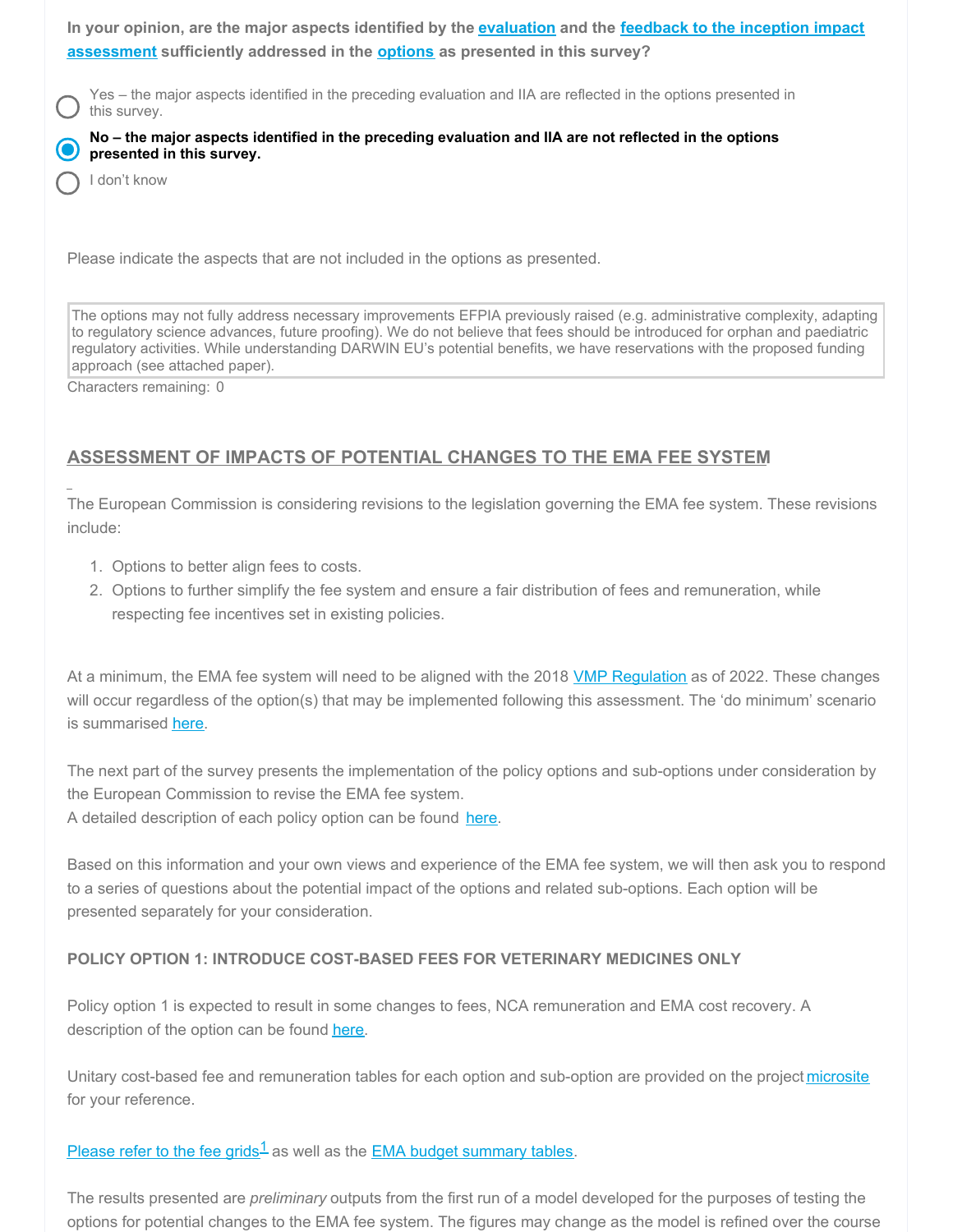|                       | of the study.                                                                                                                                                                                                                                                                                                                                                                          |
|-----------------------|----------------------------------------------------------------------------------------------------------------------------------------------------------------------------------------------------------------------------------------------------------------------------------------------------------------------------------------------------------------------------------------|
|                       |                                                                                                                                                                                                                                                                                                                                                                                        |
|                       | <sup>1</sup> theoretical cost-based unitary fee amounts and NCA remuneration amounts, calculated by the study model according to the methodology note                                                                                                                                                                                                                                  |
|                       | In your opinion, what impact would this policy option for legislative action have on your organisation and/or those<br>groups represented by your organisation?                                                                                                                                                                                                                        |
|                       | Very positive - this option will be very beneficial for my organisation and/or the groups my organisation<br>represents                                                                                                                                                                                                                                                                |
|                       | Somewhat positive - this option will be beneficial for my organisation and/or the groups my organisation<br>represents                                                                                                                                                                                                                                                                 |
| $\bigcap$             | No impact – this option will be neither beneficial or nor disadvantageous for my organisation and/or the groups my<br>organisation represents as under the 'do minimum' scenario                                                                                                                                                                                                       |
| $\boldsymbol{\Theta}$ | Somewhat negative - this option will be disadvantageous for my organisation and/or the groups my<br>organisation represents                                                                                                                                                                                                                                                            |
|                       | Very negative - this option will be very disadvantageous for my organisation and/or the groups my organisation<br>represents                                                                                                                                                                                                                                                           |
|                       | Do not know                                                                                                                                                                                                                                                                                                                                                                            |
|                       | Not applicable                                                                                                                                                                                                                                                                                                                                                                         |
|                       | As described in IA, EFPIA considers that Option 1 will have limited impact on innovative human medicine procedures or<br>procedural fees other than new fees applied from 2024 to support the recent proposal for a reinforced role of EMA. Option 1<br>would not address resource requirements to support any increased regulatory procedural activities.<br>Characters remaining: 60 |
|                       |                                                                                                                                                                                                                                                                                                                                                                                        |
|                       | The objectives of a potential review of the EMA fee system, as stated in the inception impact assessment, are to                                                                                                                                                                                                                                                                       |
|                       | align the main categories of fees and charges with the EMA Founding Regulation,<br>$\qquad \qquad \bullet$                                                                                                                                                                                                                                                                             |
|                       | allow for proper financing of new veterinary procedures,<br>۰                                                                                                                                                                                                                                                                                                                          |
|                       | to achieve a simplification of the system, and<br>۰<br>ensure a fair distribution of fees and remuneration, while respecting fee incentives set in existing policies.<br>۰                                                                                                                                                                                                             |
|                       | Taking these objectives into account, in your opinion, what impact would this policy option have on the likelihood of<br>new medicines being authorised in the EU?                                                                                                                                                                                                                     |
|                       | Very positive - new medicines are likely to be authorised in the EU much faster than they do currently                                                                                                                                                                                                                                                                                 |
| $(\ )$                | Somewhat positive - new medicines are likely to be authorised in the EU market faster than they do currently                                                                                                                                                                                                                                                                           |
| $\mathbf{\Theta}$     | No impact – new medicines are likely to be authorised in the EU market at the same pace as under the 'do<br>minimum' scenario                                                                                                                                                                                                                                                          |
|                       | Somewhat negative – new medicines are likely to be authorised in the EU market more slowly than they do<br>currently                                                                                                                                                                                                                                                                   |
|                       | Very negative – new medicines are likely to be authorised in the EU market much more slowly than they do<br>currently                                                                                                                                                                                                                                                                  |

Do not know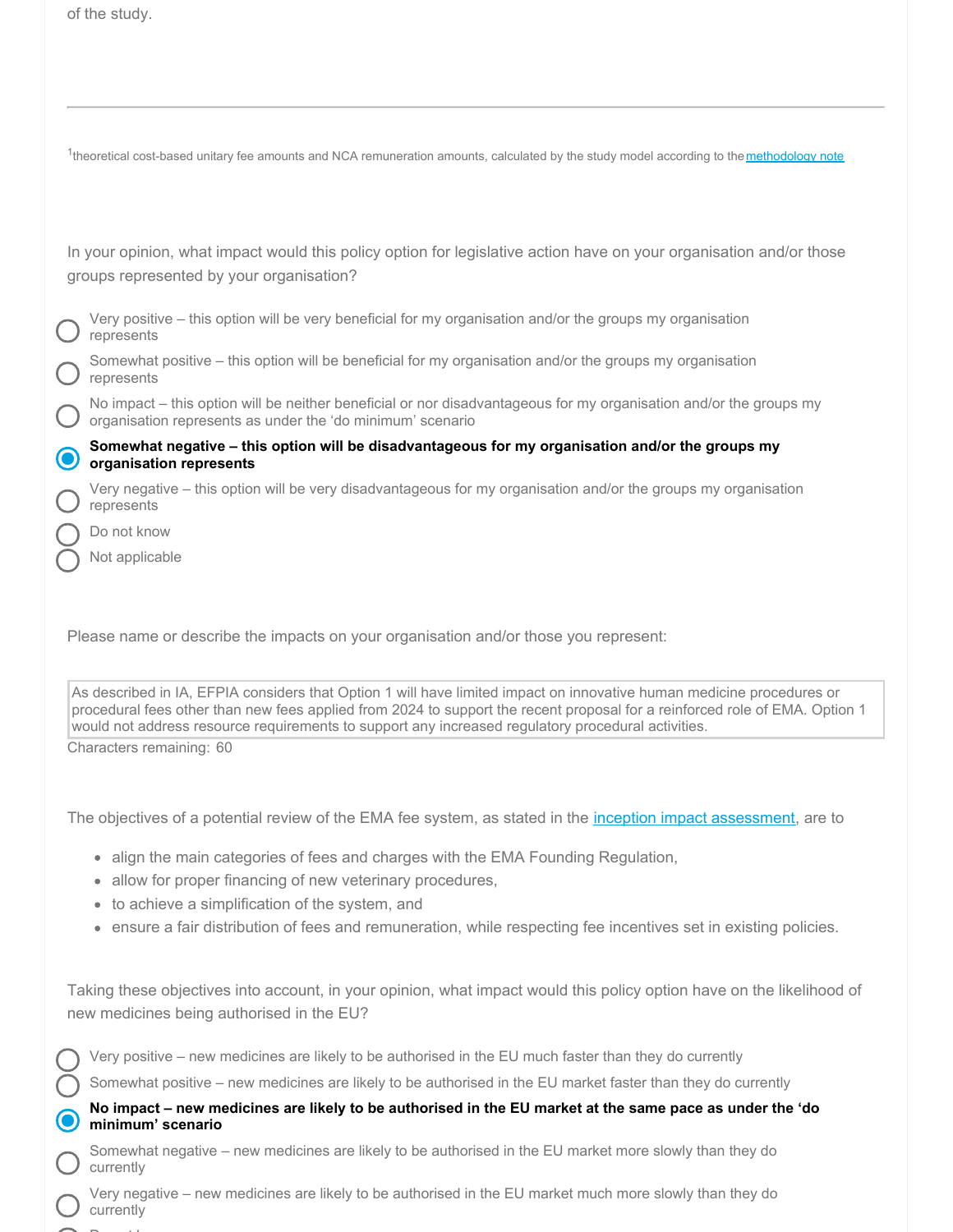Please provide additional information that will help us to help us understand your response:

As described in IA, EFPIA considers that Option 1 will have limited impact on innovative human medicine procedural fees other than new fees applied from 2024 to support the recent proposal for a reinforced role of EMA. Characters remaining: 182

In your opinion, what impact will this policy option have on the availability of medicines in the EU as compared to the impact of other EU policies?

Very positive – medicines will be much more available than they are currently

Somewhat positive – medicines will be more available than they are currently

No impact - there will be no change in the availability of medicines are as under the 'do minimum' **scenario**

Somewhat negative – medicines will be less available than they are currently

Very negative –medicines will be much less available than they are currently

- Do not know
- Not applicable

Please provide additional information that will help us to help us understand your response:

As described in IA, EFPIA considers that Option 1 will have limited impact on innovative human medicine procedural fees other than new fees applied from 2024 to support the recent proposal for a reinforced role of EMA. Characters remaining: 182

In your opinion, what impact will this policy option have on the financial stability and sustainability of the operation of the EMA and NCAs as a regulatory network?

Very positive – the EMA fee and remuneration system will have much greater financial stability and sustainability

Somewhat positive – the EMA fee and remuneration system will have greater financial stability and sustainability

**No impact – the EMA fee and remuneration system will have the same financial stability and sustainability as under the 'do minimum' scenario**

Somewhat negative – the EMA fee and remuneration system will have less financial stability and sustainability

Very negative – the EMA fee and remuneration system will have much less financial stability and sustainability

- Do not know
- Not applicable

Please provide additional information that will help us to understand your response:

As described in IA, EFPIA considers that Option 1 will have limited impact on innovative human medicine procedural fees other than new fees applied from 2024 to support the recent proposal for a reinforced role of EMA.

Overall, after considering the potential impacts, do you support or oppose this policy option to revise the EMA fee

Characters remaining: 182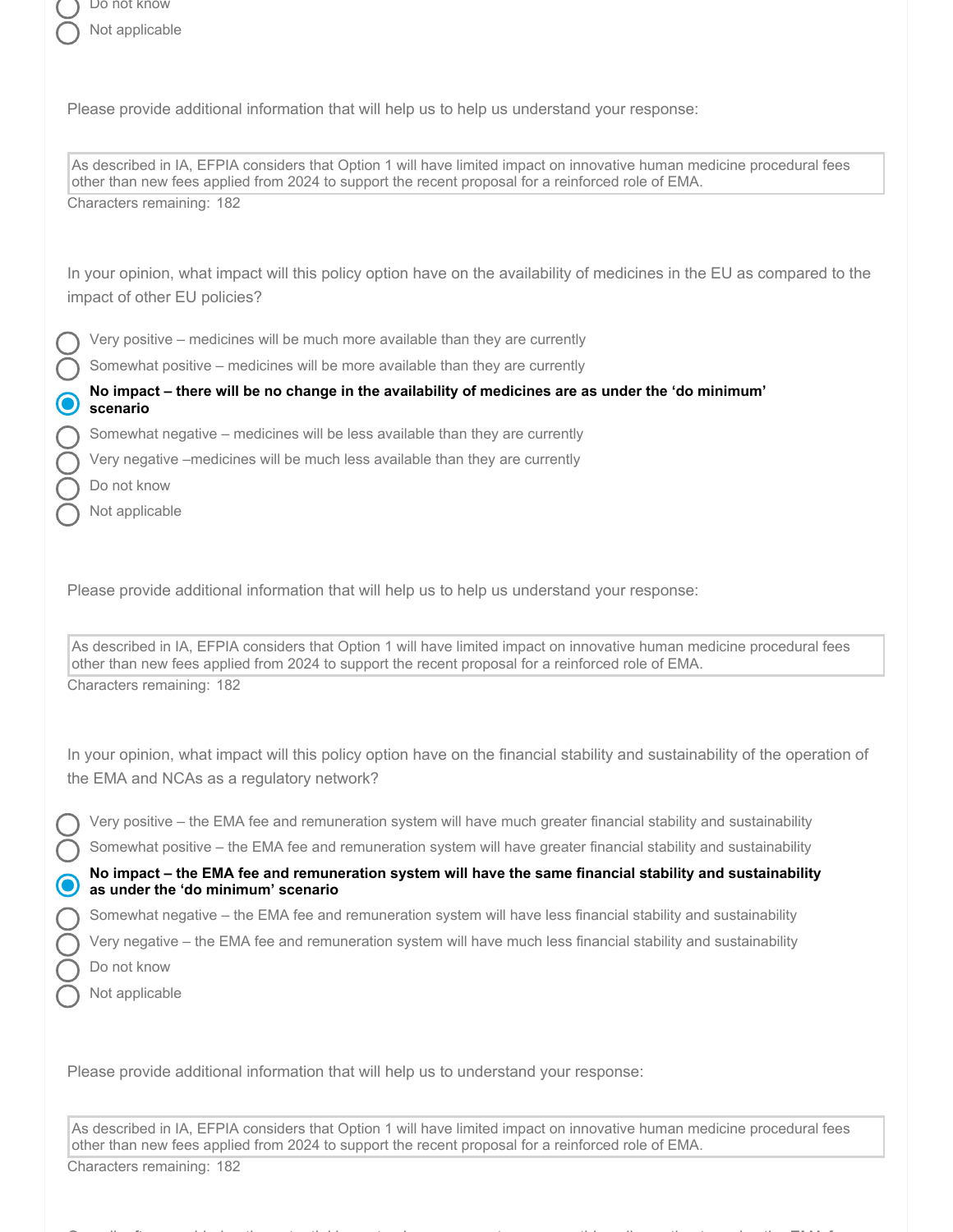Overall, after considering the potential impacts, do you support or oppose this policy option to revise the EMA fee system?

- My organisation strongly supports this policy option to revise the EMA fee system
- My organisation support this policy option to revise the EMA fee system to some extent
- My organisation neither supports nor opposes this policy option

#### O **My organisation opposes this policy option to revise the EMA fee system to some extent**

My organisation strongly opposes this policy option to revise the EMA fee system

- Do not know
- Not applicable

Please specify any particular elements of the policy option that you/your organisation support(s) or oppose(s):

EFPIA believes that changes to the fee structure should be based on a comprehensive, transparent and independent evaluation of the underlying costs of the services provided, projections of future developments, and strengths and weaknesses of the current system. As Option 1 does not seem to address cost-based human medicines fees, for this and other reasons, EFPIA does not support it.

Characters remaining: 14

# **POLICY OPTION 2: INTRODUCE COST-BASED FEES FOR ALL EMA ACTIVITIES**

Policy option 2 introduces a cost-based fee system for all EMA activities, i.e. in both veterinary and human sectors. A description of the option can be found [here](https://icfconsulting.qualtrics.com/WRQualtricsControlPanel/File.php?F=F_emKJZQsogB49OAK).

Unitary cost-based fee and remuneration tables for each option and sub-option are provided on the project [microsite](http://icfeurope.com/ema-fees-IA-study/) for your reference.

[Please](https://icfconsulting.qualtrics.com/WRQualtricsControlPanel/File.php?F=F_80nxTSpHdYFVAii) refer to the fee grids<sup>1</sup> as well as the EMA budget [summary](https://icfconsulting.qualtrics.com/WRQualtricsControlPanel/File.php?F=F_9vINfcwYOGRFlXw) tables.

The results presented are *preliminary* outputs from the first run of a model developed for the purposes of testing the options for potential changes to the EMA fee system. The figures may change as the model is refined over the course of the study.

<sup>1</sup>theoretical cost-based unitary fee amounts and NCA remuneration amounts, calculated by the study model according to the [methodology](https://icfconsulting.qualtrics.com/WRQualtricsControlPanel/File.php?F=F_0xK55l0G2mGhRyu) note

| In your opinion, what impact would this policy option for legislative action have on your organisation and/or those |  |  |  |  |  |
|---------------------------------------------------------------------------------------------------------------------|--|--|--|--|--|
| groups represented by your organisation?                                                                            |  |  |  |  |  |

| Very positive – this option will be very beneficial for my organisation and/or the groups my organisation |  |  |  |  |  |
|-----------------------------------------------------------------------------------------------------------|--|--|--|--|--|
| $\boldsymbol{J}$ represents                                                                               |  |  |  |  |  |

Somewhat positive – this option will be beneficial for my organisation and/or the groups my organisation represents

No impact – this option will be neither beneficial or nor disadvantageous for my organisation and/or the groups my organisation represents as under the 'do minimum' scenario

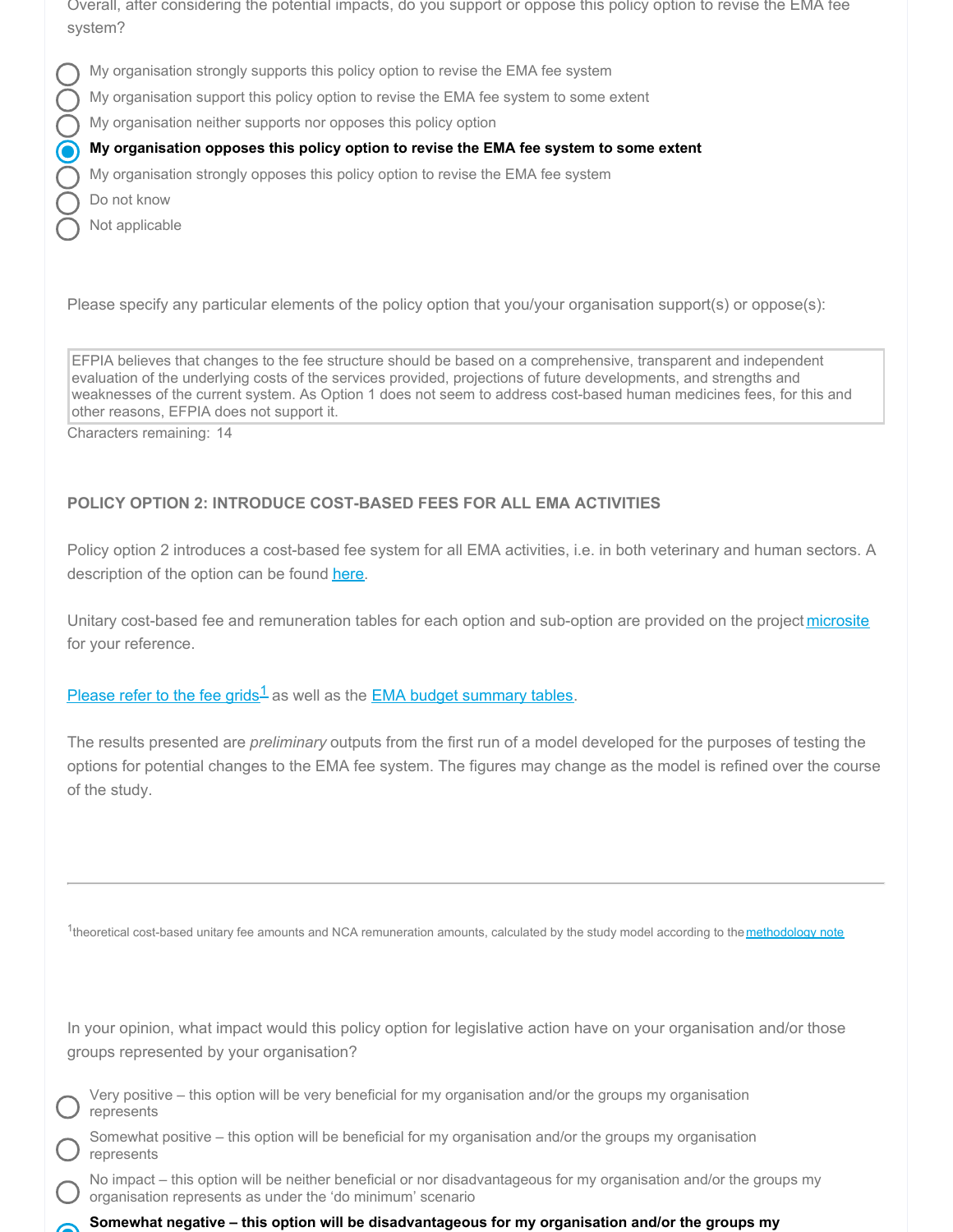| organisation represents |  |
|-------------------------|--|
|-------------------------|--|

Very negative – this option will be very disadvantageous for my organisation and/or the groups my organisation represents

- Do not know
- Not applicable

Please name or describe the impacts on your organisation and/or those you represent:

While noting that Option 2 would introduce welcomed cost-based approaches, as previously mentioned, EFPIA does not support the addition of fees for paediatric and orphan products. Also, while understanding DARWIN EU's potential benefits, EFPIA has reservations with the proposed funding approach. Option 2 would also not adequately address the needed simplification to the EMA fee system.

Characters remaining: 11

The objectives of a potential review of the EMA fee system, as stated in the inception impact [assessment](https://ec.europa.eu/info/law/better-regulation/have-your-say/initiatives/2091-Revision-of-EMA-fees), are to

- align the main categories of fees and charges with the EMA Founding Regulation,
- allow for proper financing of new veterinary procedures,
- to achieve a simplification of the system, and
- ensure a fair distribution of fees and remuneration, while respecting fee incentives set in existing policies.

Taking these objectives into account, in your opinion, what impact would this policy option have on the likelihood of new medicines being authorised in the EU?

Very positive – new medicines are likely to be authorised in the EU much faster than they do currently

## **Somewhat positive – new medicines are likely to be authorised in the EU market faster than they do C** currently

No impact – new medicines are likely to be authorised in the EU market at the same pace as under the 'do minimum' scenario

Somewhat negative – new medicines are likely to be authorised in the EU market more slowly than they do currently

Very negative – new medicines are likely to be authorised in the EU market much more slowly than they do currently

- Do not know
- Not applicable

Please provide additional information that will help us to help us understand your response:

With cost-based analyses, fees should be recalculated at least annually based on the inflation rate and workload with expected efficiency gains, and the resulting assessment should be communicated for public consultation. In EFPIA's opinion, efficiencies and appropriate regulator resourcing based on cost-based fees could result in a slightly positive effect on authorisation timelines.

Characters remaining: 13

In your opinion, what impact will this policy option have on the availability of medicines in the EU as compared to the impact of other EU policies?

Very positive – medicines will be much more available than they are currently

**Somewhat positive – medicines will be more available than they are currently**

No impact – there will be no change in the availability of medicines are as under the 'do minimum' scenario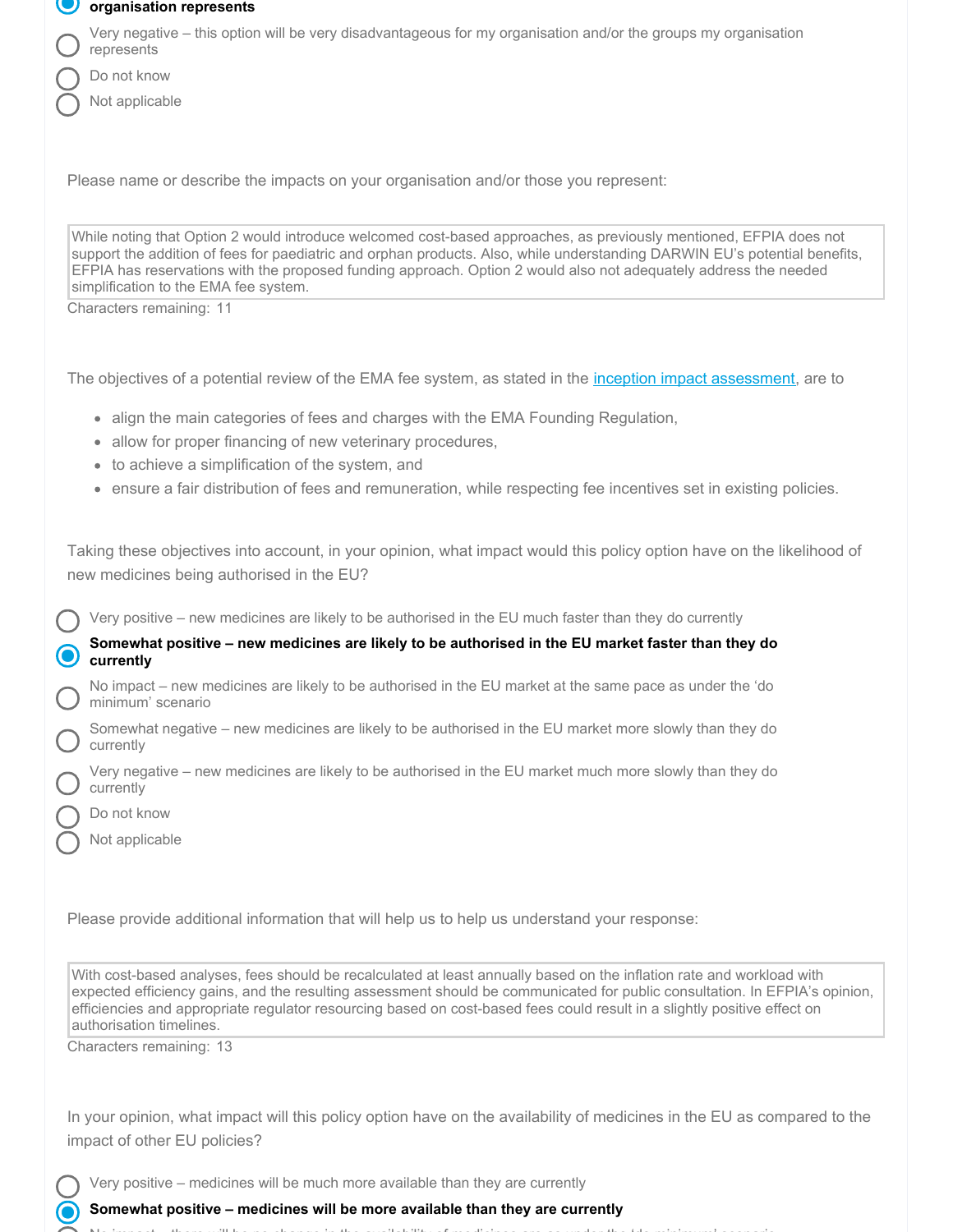|           | No impact – there will be no change in the availability of medicines are as under the 'do minimum' scenario                                                                                                                                                                                                                                     |
|-----------|-------------------------------------------------------------------------------------------------------------------------------------------------------------------------------------------------------------------------------------------------------------------------------------------------------------------------------------------------|
|           | Somewhat negative - medicines will be less available than they are currently                                                                                                                                                                                                                                                                    |
|           | Very negative -medicines will be much less available than they are currently                                                                                                                                                                                                                                                                    |
|           | Do not know                                                                                                                                                                                                                                                                                                                                     |
|           | Not applicable                                                                                                                                                                                                                                                                                                                                  |
|           | Please provide additional information that will help us to help us understand your response:                                                                                                                                                                                                                                                    |
|           | As previously mentioned, in EFPIA's opinion, efficiencies gained from introducing a more transparent, cost-based approach<br>to fees calculations could result in a somewhat positive effect on authorisation timelines and thus speed of availability. A cost-<br>based approach should enable better resourcing.<br>Characters remaining: 101 |
|           | In your opinion, what impact will this policy option have on the financial stability and sustainability of the operation of<br>the EMA and NCAs as a regulatory network?                                                                                                                                                                        |
|           | Very positive - the EMA fee and remuneration system will have much greater financial stability and sustainability                                                                                                                                                                                                                               |
|           | Somewhat positive - the EMA fee and remuneration system will have greater financial stability and                                                                                                                                                                                                                                               |
|           | sustainability<br>No impact – the EMA fee and remuneration system will have the same financial stability and sustainability as                                                                                                                                                                                                                  |
|           | under the 'do minimum' scenario                                                                                                                                                                                                                                                                                                                 |
|           | Somewhat negative - the EMA fee and remuneration system will have less financial stability and sustainability                                                                                                                                                                                                                                   |
|           | Very negative - the EMA fee and remuneration system will have much less financial stability and sustainability                                                                                                                                                                                                                                  |
|           | Do not know                                                                                                                                                                                                                                                                                                                                     |
|           | Not applicable                                                                                                                                                                                                                                                                                                                                  |
|           |                                                                                                                                                                                                                                                                                                                                                 |
|           | Please provide additional information that will help us to understand your response:                                                                                                                                                                                                                                                            |
|           | As previously mentioned, in EFPIA's opinion, the cost-based approach to fees calculations and NCA remuneration should<br>allow for better reflections of actual EMA and NCA costs. A cost-based approach should enable better resourcing.                                                                                                       |
|           | Characters remaining: 170                                                                                                                                                                                                                                                                                                                       |
|           | Overall, after considering the potential impacts, do you support or oppose this policy option to revise the EMA fee<br>system?                                                                                                                                                                                                                  |
|           | My organisation strongly supports this policy option to revise the EMA fee system                                                                                                                                                                                                                                                               |
|           | My organisation support this policy option to revise the EMA fee system to some extent                                                                                                                                                                                                                                                          |
|           | My organisation neither supports nor opposes this policy option                                                                                                                                                                                                                                                                                 |
| $\bullet$ | My organisation opposes this policy option to revise the EMA fee system to some extent                                                                                                                                                                                                                                                          |
|           | My organisation strongly opposes this policy option to revise the EMA fee system                                                                                                                                                                                                                                                                |
|           | Do not know                                                                                                                                                                                                                                                                                                                                     |
|           | Not applicable                                                                                                                                                                                                                                                                                                                                  |
|           |                                                                                                                                                                                                                                                                                                                                                 |
|           |                                                                                                                                                                                                                                                                                                                                                 |
|           |                                                                                                                                                                                                                                                                                                                                                 |

EFPIA considers that the fee system has become increasingly complex since its introduction and does not believe that

Please specify any particular elements of the policy option that you/your organisation support(s) or oppose(s):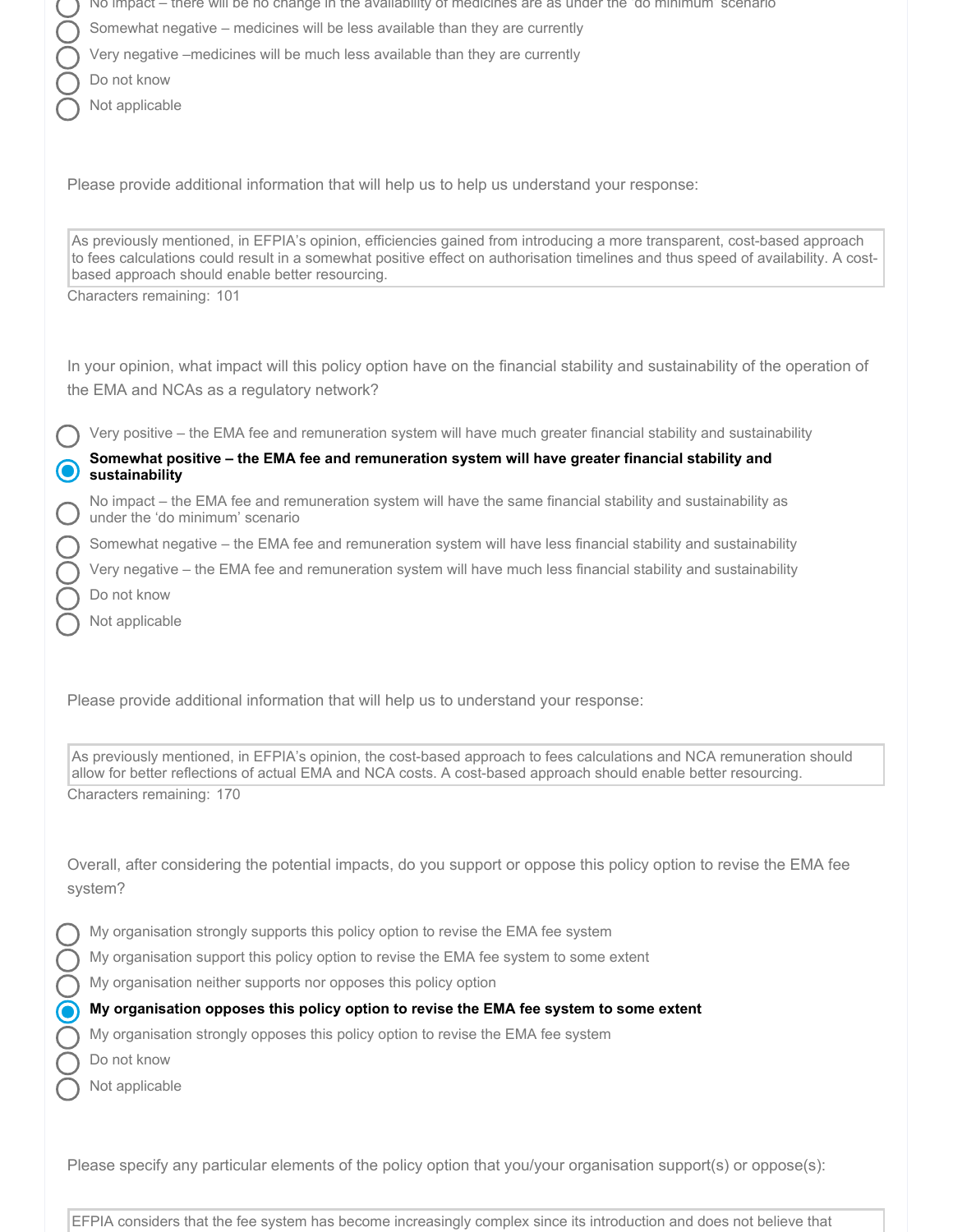Option 2 adequately addresses the Commission's objective of "(a)chieving a simplification of the system". EFPIA does not believe that fees should be introduced for orphan and paediatric regulatory activities and has key reservations with the proposed DARWIN EU funding approach.

Characters remaining: 5

# **POLICY OPTION 3: INTRODUCE COST-BASED FEES FOR ALL EMA ACTIVITIES WITH A SIMPLER SYSTEM STRUCTURE**

Policy option 3 introduces a cost-based fee system for human and veterinary activities, with a simpler system structure. A description of the option can be found [here](https://icfconsulting.qualtrics.com/WRQualtricsControlPanel/File.php?F=F_emKJZQsogB49OAK).

Unitary cost-based fee and remuneration tables for each option and sub-option are provided on the project [microsite](http://icfeurope.com/ema-fees-IA-study/) for your reference.

[Please](https://icfconsulting.qualtrics.com/WRQualtricsControlPanel/File.php?F=F_80nxTSpHdYFVAii) refer to the fee grids<sup>1</sup> as well as the **EMA** budget [summary](https://icfconsulting.qualtrics.com/WRQualtricsControlPanel/File.php?F=F_9vINfcwYOGRFlXw) tables.

The results presented are *preliminary* outputs from the first run of a model developed for the purposes of testing the options for potential changes to the EMA fee system. The figures may change as the model is refined over the course of the study.

<sup>1</sup>theoretical cost-based unitary fee amounts and NCA remuneration amounts, calculated by the study model according to the [methodology](https://icfconsulting.qualtrics.com/WRQualtricsControlPanel/File.php?F=F_0xK55l0G2mGhRyu) note

In your opinion, what impact would this policy option for legislative action have on your organisation and/or those groups represented by your organisation?

Very positive – this option will be very beneficial for my organisation and/or the groups my organisation represents

**Somewhat positive – this option will be beneficial for my organisation and/or the groups my organisation represents**

No impact – this option will be neither beneficial or nor disadvantageous for my organisation and/or the groups my organisation represents as under the 'do minimum' scenario

Somewhat negative – this option will be disadvantageous for my organisation and/or the groups my organisation represents

Very negative – this option will be very disadvantageous for my organisation and/or the groups my organisation represents

Do not know

Not applicable

Please name or describe the impacts on your organisation and/or those you represent:

Overall, Option 3 would have a somewhat positive effect by reducing the number of procedural fees in some areas while broadening the CAP annual fee, although this may result in increased company costs depending on the CAP annual fee approach finally implemented. EFPIA does not support new fees for paediatric and orphan activities and has reservations for the proposed DARWIN EU funding approach.

Characters remaining: 2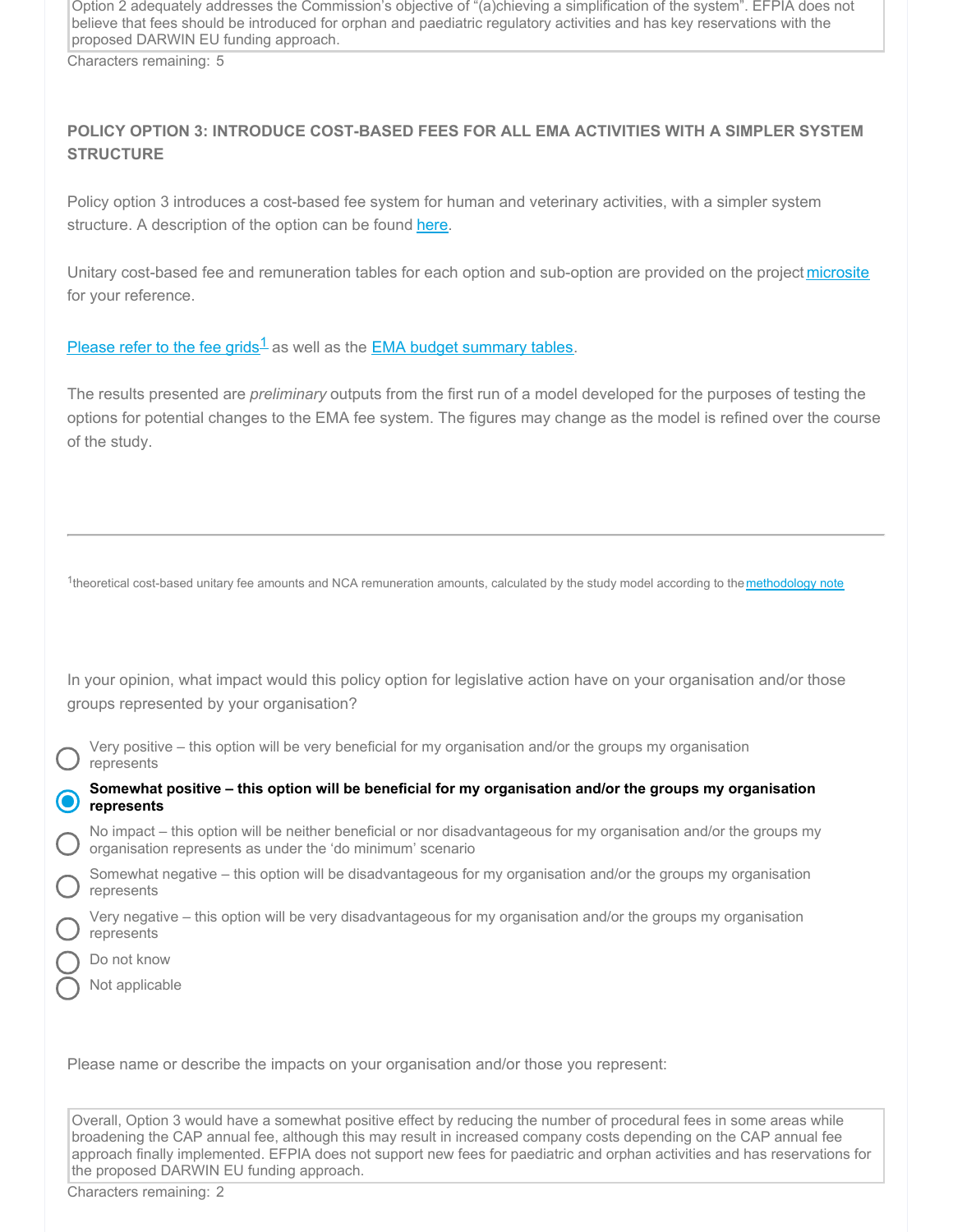The objectives of a potential review of the EMA fee system, as stated in the *inception impact [assessment](https://ec.europa.eu/info/law/better-regulation/have-your-say/initiatives/2091-Revision-of-EMA-fees)*, are to

- align the main categories of fees and charges with the EMA Founding Regulation,
- allow for proper financing of new veterinary procedures,
- to achieve a simplification of the system, and
- ensure a fair distribution of fees and remuneration, while respecting fee incentives set in existing policies.

Taking these objectives into account, in your opinion, what impact would this policy option have on the likelihood of new medicines being authorised in the EU?

Very positive – new medicines are likely to be authorised in the EU much faster than they do currently

**Somewhat positive – new medicines are likely to be authorised in the EU market faster than they do currently**

No impact – new medicines are likely to be authorised in the EU market at the same pace as under the 'do minimum' scenario

Somewhat negative – new medicines are likely to be authorised in the EU market more slowly than they do currently

Very negative – new medicines are likely to be authorised in the EU market much more slowly than they do currently

Do not know

Not applicable

Please provide additional information that will help us to help us understand your response:

EFPIA supports a simpler, broader CAP fee which would free EMA resources previously administering a complex fee system. A cost-based approach should also enable better resourcing of EMA. As a result, resources could be redirected to advancing implementation of the EMA's regulatory science strategy and infrastructure, which should result in a somewhat positive effect on authorisation timelines.

Characters remaining: 3

In your opinion, what impact will this policy option have on the availability of medicines in the EU as compared to the impact of other EU policies?

- Very positive medicines will be much more available than they are currently
- Somewhat positive medicines will be more available than they are currently

No impact – there will be no change in the availability of medicines are as under the 'do minimum' scenario

#### **Somewhat negative – medicines will be less available than they are currently**

Very negative –medicines will be much less available than they are currently

Do not know

Not applicable

Please provide additional information that will help us to help us understand your response:

In EFPIA's opinion, efficiencies gained from introducing a more cost-based approach to fees calculations could result in a somewhat positive effect on authorisation timelines and thus the timeline of availability on the market. Perhaps, some of the resources conserved through these efficiency gains could be directed towards infrastructure expenditures such as for DARWIN EU maintenance costs.

Characters remaining: 6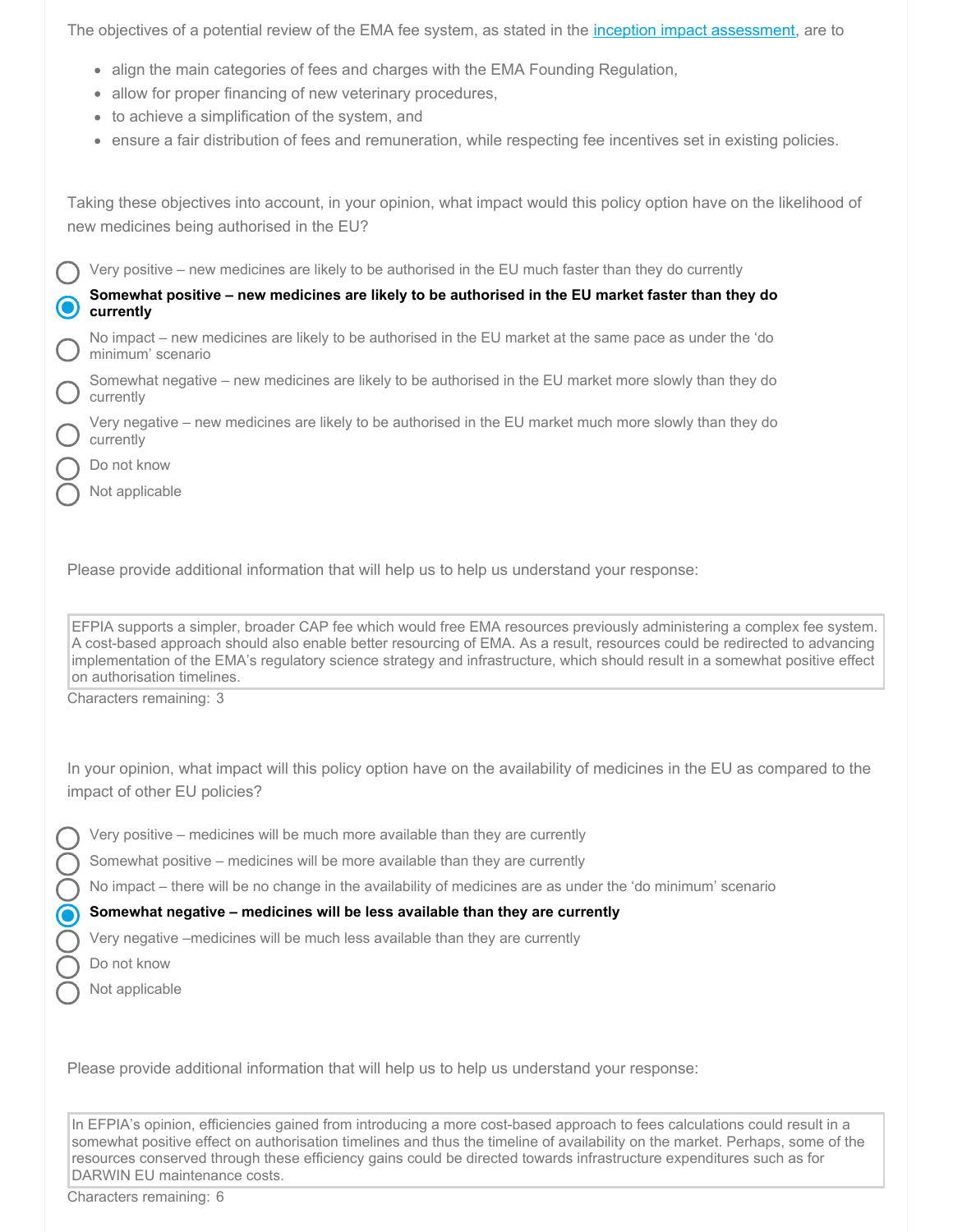In your opinion, what impact will this policy option have on the financial stability and sustainability of the operation of the EMA and NCAs as a regulatory network?

| Very positive – the EMA fee and remuneration system will have much greater financial stability and sustainability |
|-------------------------------------------------------------------------------------------------------------------|
| Somewhat positive – the EMA fee and remuneration system will have greater financial stability and sustainability  |

No impact – the EMA fee and remuneration system will have the same financial stability and sustainability as under the 'do minimum' scenario

Somewhat negative – the EMA fee and remuneration system will have less financial stability and sustainability

Very negative – the EMA fee and remuneration system will have much less financial stability and sustainability

Do not know

Not applicable

Please provide additional information that will help us to understand your response:

As previously mentioned, in EFPIA's opinion, the cost-based approach to fees calculations and NCA remuneration should allow for better reflections of actual EMA and NCA costs. A cost-based approach should enable better resourcing of EMA. In addition, under Option 3, the broader CAP annual fees should provide more stable and predictable income.

Characters remaining: 54

Overall, after considering the potential impacts, do you support or oppose this policy option to revise the EMA fee system?

My organisation strongly supports this policy option to revise the EMA fee system

#### **My organisation support this policy option to revise the EMA fee system to some extent**

My organisation neither supports nor opposes this policy option

My organisation opposes this policy option to revise the EMA fee system to some extent

My organisation strongly opposes this policy option to revise the EMA fee system

Do not know

Not applicable

Please specify any particular elements of the policy option that you/your organisation support(s) or oppose(s):

EFPIA supports a cost-based approach to fees calculations and simplification of post-authorisation procedural fees by broadening the scope of the CAP annual fee. However, EFPIA does not believe that fees should be introduced for orphan and paediatric regulatory activities. Additionally, EFPIA has important reservations with the proposed DARWIN EU funding approach (see attached paper).

Characters remaining: 13

The objectives of a potential review of the EMA fee system, as stated in the inception impact assessment, are to

- align the main categories of fees and charges with the EMA Founding Regulation
- allow for proper financing of new veterinary procedures,
- to achieve a simplification of the system, and
- ensure a fair distribution of fees and remuneration, while respecting fee incentives set in existing policies.

From your perspective, which policy option is most likely to deliver on these objectives (please bear in mind that suboptions are the subject of separate questions)?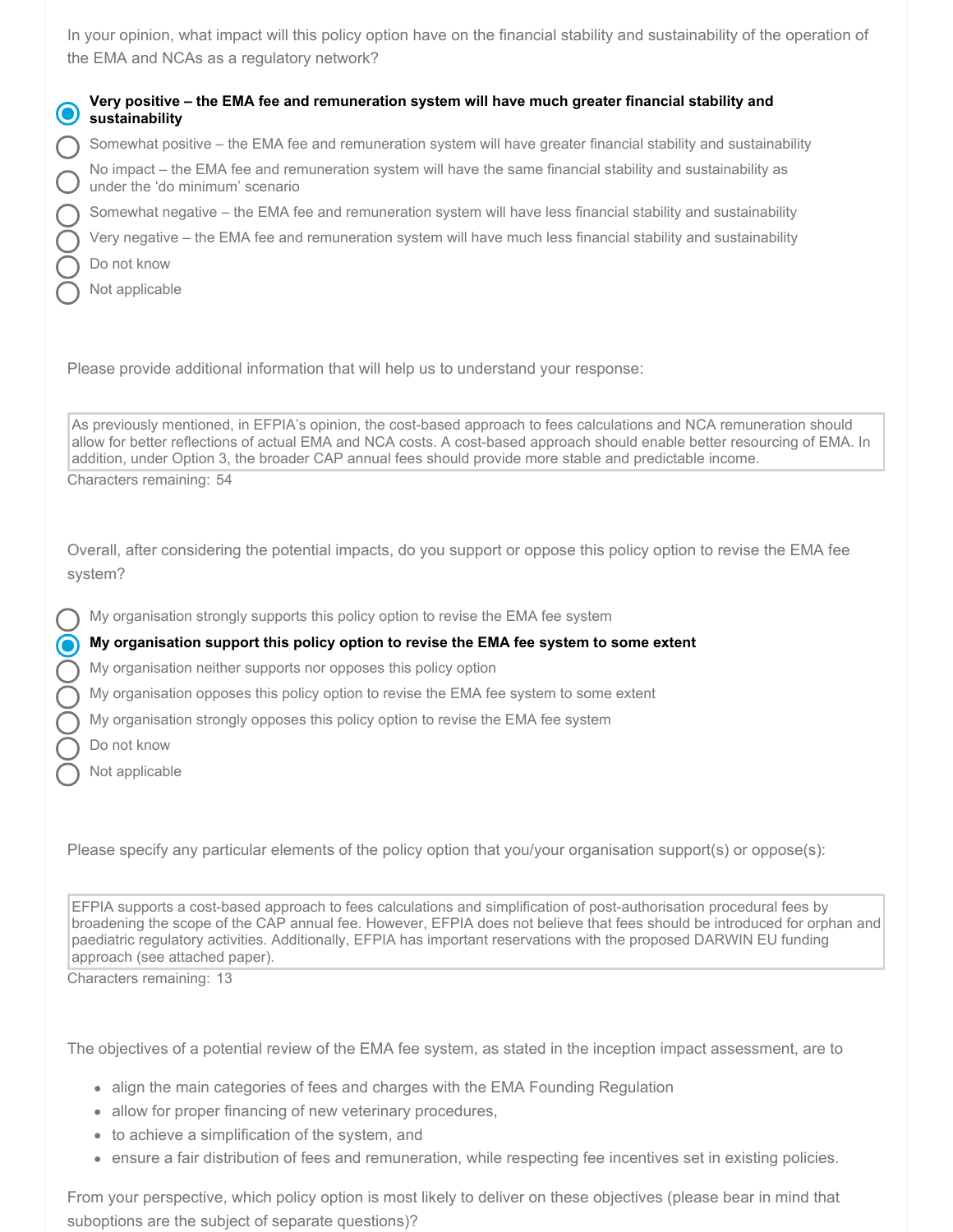| Option 1       |
|----------------|
| Option 2       |
| Option 3       |
| Do not know    |
| Not applicable |
|                |

Please provide additional information that will help us understand your response,:

EFPIA considers that Option 3 is most consistent with its principles and position for improving EMA fees, but would need to evaluate precise details for implementation before providing full support. We reiterate our concerns with orphan and paediatric fees and the DARWIN EU funding approach. Finally, it is unclear how Agency resources conserved by administrative simplification would be redirected.

Characters remaining: 0

# **Sub-options assessment**

The European Commission is considering a series of sub-options to the main options. A description of each policy sub-option can be found [here](https://icfconsulting.qualtrics.com/WRQualtricsControlPanel/File.php?F=F_emKJZQsogB49OAK).

Based on this information and your own views and experience of the EMA fee system, we will ask you to respond to questions about the potential impact of the sub-options.

## **POLICY SUB-OPTIONS FOR VETERINARY MEDICINES ONLY**

Three sub-options are being considered for veterinary medicines only, introducing general fee reductions and/or incentives.

#### Please refer to the summary tables of expected changes under these [sub-options.](https://icfconsulting.qualtrics.com/WRQualtricsControlPanel/File.php?F=F_cUDpIzcdjHLWw6i)

The results presented are *preliminary* outputs from the first run of a model developed for the purposes of testing the options for potential changes to the EMA fee system. The figures may change as the model is refined over the course of the study.

The objectives of a potential review of the EMA fee system, as stated in the inception impact assessment, are to inception impact assessment, are to

- align the main categories of fees and charges with the EMA Founding Regulation,
- allow for proper financing of new veterinary procedures to achieve a simplification of the system, and
- ensure a fair distribution of fees and remuneration, while respecting fee incentives set in existing policies.

From your perspective, which policy sub-option is most likely to deliver on these objectives?

Sub-option a, with a general fee reduction only (no incentives) Sub-option b, with a general fee reduction and incentives for limited markets Sub-option c, with incentives for limited markets (no general fee reduction) Do not know

**Not applicable**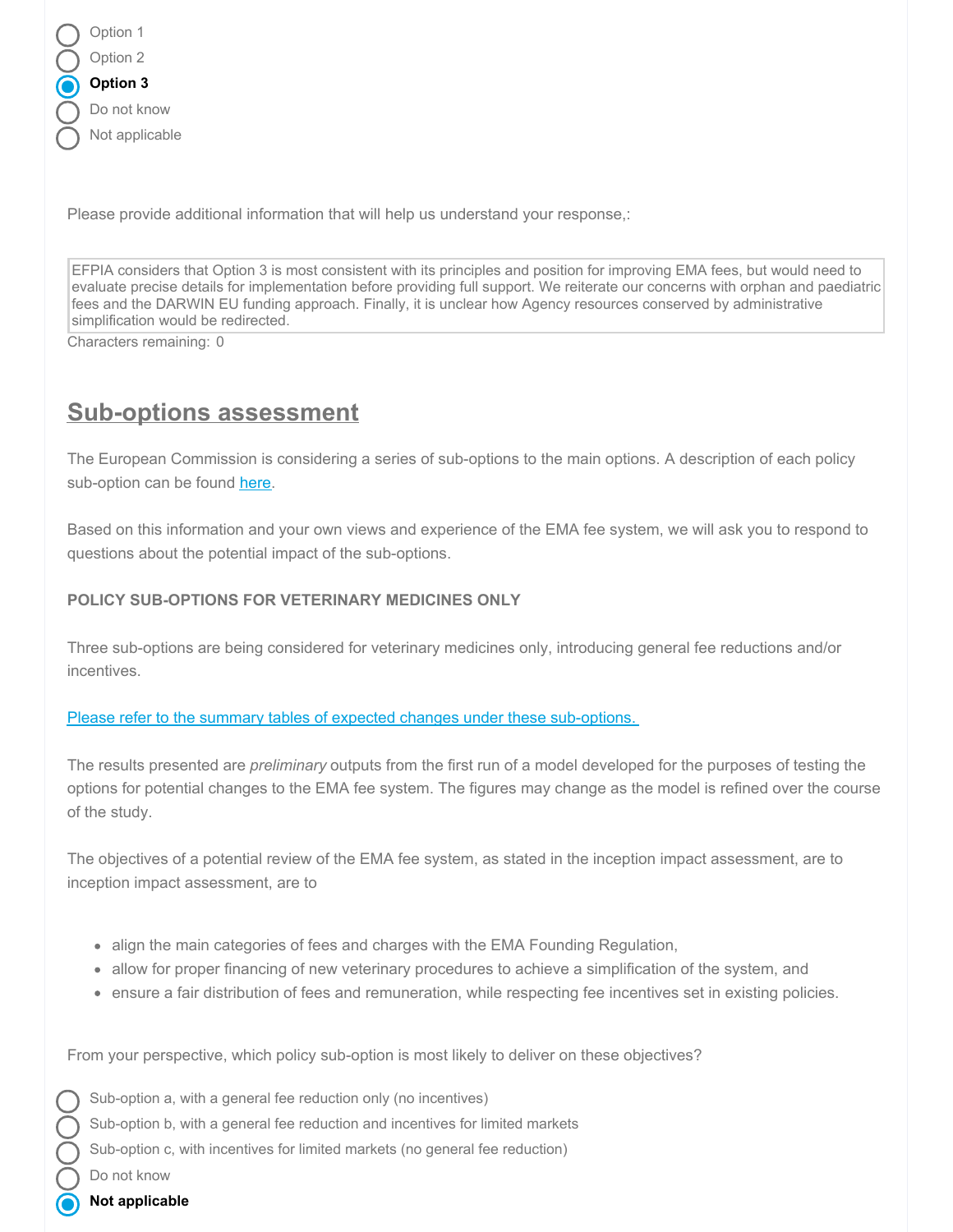## **POLICY SUB-OPTION FOR THE DISTRIBUTION OF INCENTIVES BETWEEN EMA AND NCAS**

A sub-option is being considered under options 2 and 3, which applies incentives to cost-based fees before remuneration to NCAs. A description of the options can be found [here.](https://icfconsulting.qualtrics.com/WRQualtricsControlPanel/File.php?F=F_emKJZQsogB49OAK)

The objectives of a potential review of the EMA fee system, as stated in the inception impact assessment, are to

- align the main categories of fees and charges with the EMA Founding Regulation,
- allow for proper financing of new veterinary procedures to achieve a simplification of the system, and
- ensure a fair distribution of fees and remuneration, while respecting fee incentives set in existing policies.

From your perspective, does this policy sub-option deliver on these objectives?

| Not applicable |
|----------------|
| Do not know    |
| Nο             |
| To some extent |
| Yes            |

Please provide additional information that will help us understand your response:

Adequate and appropriate funding of the EMA and NCAs is essential to support the effective operation of the European Medicines Regulatory Network and to ensure public health. However, EFPIA does not offer comment on the sub-options presented within the IA related to renumeration and distribution of budget between EMA and NCAs since this is a matter for agreement between the Agencies concerned.

Characters remaining: 4

# **POLICY SUB-OPTION FOR A 'LIGHT' VERSION OF OPTION 3**

A sub-option is being considered under option 3 only, which implements a 'light' version of the main option. A description of the options can be found [here](https://icfconsulting.qualtrics.com/WRQualtricsControlPanel/File.php?F=F_emKJZQsogB49OAK).

[Please](https://icfconsulting.qualtrics.com/WRQualtricsControlPanel/File.php?F=F_80nxTSpHdYFVAii) refer to the fee grids<sup>1</sup> for details of the full Option 3 and the 'light' version of Option 3

The objectives of a potential review of the EMA fee system, as stated in the *inception impact [assessment](https://ec.europa.eu/info/law/better-regulation/have-your-say/initiatives/2091-Revision-of-EMA-fees)*, are to

- align the main categories of fees and charges with the EMA Founding Regulation,
- allow for proper financing of new veterinary procedures to achieve a simplification of the system, and
- ensure a fair distribution of fees and remuneration, while respecting fee incentives set in existing policies.

From your pespective, which version of option 3 best delivers on these objectives?

Option 3 (i.e. the full version)

**Sub-option d (i.e. the 'light' version of Option 3)**

Do not know

Not applicable